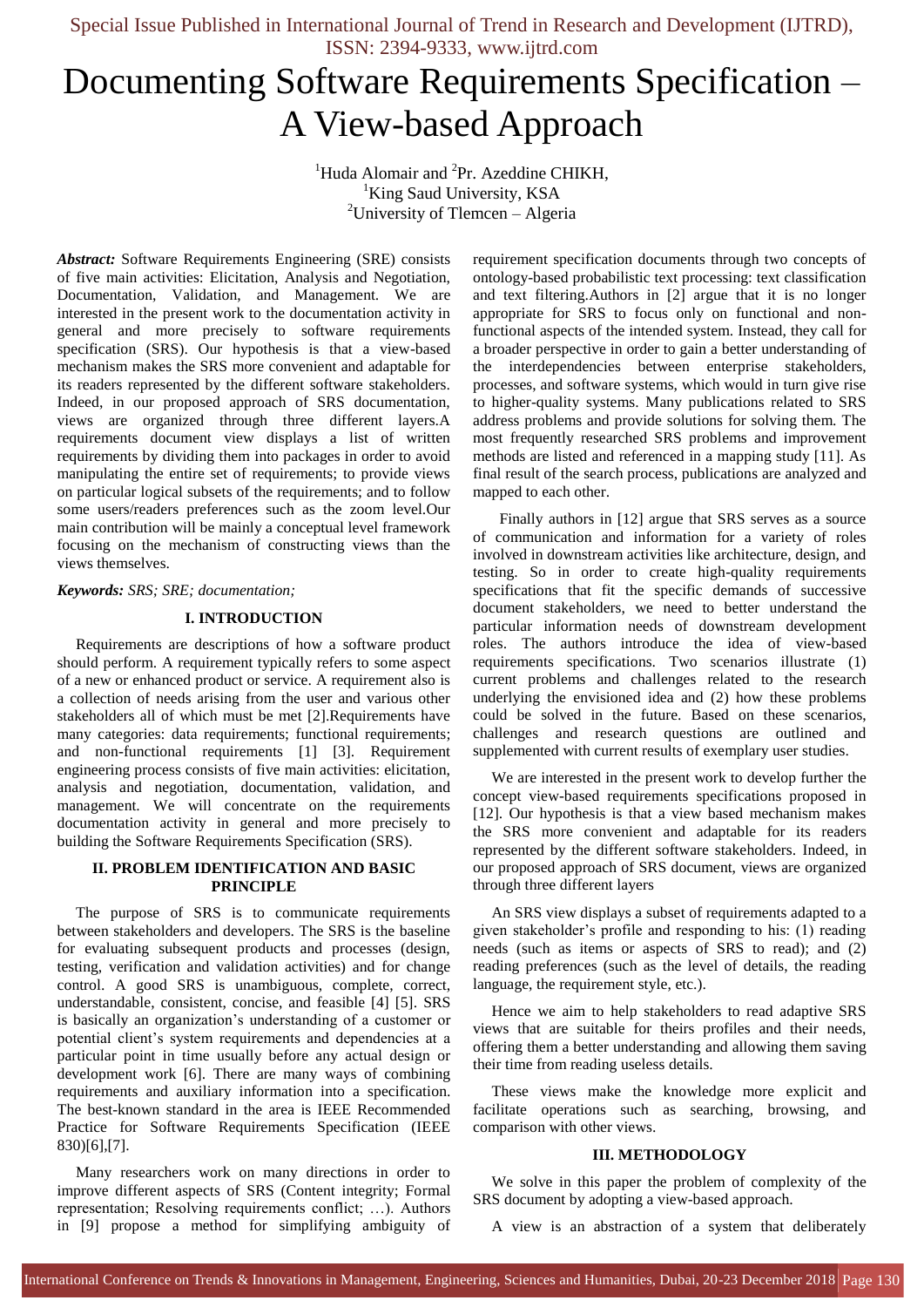focuses on some aspects of this system when excluding others. The benefit of this is that smaller amounts of related information can be collected, processed, organized and analyzed, applying various specific techniques pertinent to the aspects under study.

Where a large amount of complex information has to be managed, views provide a means of zooming in, collecting together subsets of the data for a particular purpose and zooming out once more to appreciate the whole. It aids in maintaining a system-wide grasp through focusing on small amounts of information at a time.

By applying the general concept of view to the SRS, we get a more specific concept of SRS view.

Accordingly, the previous general definition of view could be specialized and customized to fit the new specific concept of SRS view as following:

An SRS view is an abstraction of an SRS document that:

1.deliberately focuses on some aspects of the SRS, that are under consideration (selected filtering attributes) such as the category of requirements (functional, non-functional requirements); the level of requirements (business, domain, product or design requirements); etc.; or a combination of, when excluding the rest of SRS (non-selected filtering attributes);

2.is adapted to a given category of stakeholders (Customers views, Managers views, Developers views, …);

3.is personalized to stakeholders' preferences: the preferred zoom level; the preferred sorting criteria.

Figure 1 below illustrates the three layers of the SRS that respectively emerge from the three levels of selection of the definition above. The SRS content layer of the SRS view corresponds to the aspects of SRS that are under consideration. The Stakeholder category layer of the SRS view corresponds to a given category of stakeholders.The Stakeholders' preferences layer of the SRS view corresponds to stakeholders' preferences.





#### A. *SRS content layer*

focuses on some aspects of SRS, that are under consideration (selected filtering attributes) such as the category of requirements (functional, non-functional requirements); the level of requirements (business, domain, product or design requirements); etc.; or a combination of, when excluding the rest of SRS (non-selected filtering attributes).

#### Categories of requirements are:

Data requirement: Data requirements is an important part of the requirements it contain what data should the system input and output, and what data should the system store internally

Functional requirement: Functional requirements specify what data is to be used for, how it is recorded, computed, transformed, updated, transmitted, etc. Functional requirements are Statements of services the system should provide, how the system should react to particular inputs and how the system should behave in particular situations, And it May state what the system should not do[13].

Non-Functional requirement: Are the constraints on the services or functions offered by the system such as timing constraints, constraints on the development process, standards, etc. The restrictions on time and standards would assist in speeding up in reaching the goal for each agent

Managerial Requirement:contains information about deliverables like when they will be delivered, the price and when to pay it, how to check that everything is working (verification),what happens if things go wrong (legal responsibilities, penalties, etc.. In addition, it specifies who owns the software and other intellectual properties. Also it includes a specification of the development process to be used.

#### Levels of requirements are:

Goal-level requirement: This requirement states the business goal. They call it a goal-level requirement because it is a business goal that can be verified, although only after some period of operation. Unfortunately, if you ask a software house to accept this requirement, they will refuse [3].

Domain-level requirement: It outlines the tasks involved and requires support for these tasks. The analyst has carefully identified the right tasks. This model primarily focuses on describing the user tasks in co-operation with expert users. Also collect information on the data to be stored in the computer.

Product-level requirement: Where we specify what comes in and goes out of the product. Essentially we just identify the function or feature without giving all the details, it is this classical model interviews the stakeholders, study existing documents, conduct workshops and Brainstorms. Finally, you analyze and write the requirements specification

Design-level requirement: Where we specify one of the product interfaces in detail. Although a design-level requirement specifies the interface exactly, it doesn't show how to implement it inside the product [3].

B. *Stakeholder layer*: an SRS view is designed for each category of stakeholder (users, customer, manager, analyst, designer, developer, tester…)

Stakeholders are Individuals or organizations who stand to gain or lose from the success or failure of a system. Stakeholders include customers or clients (who pay for the system), developers (who design, construct and maintain the system), and users (who interact with the system to get their work done).Also Stakeholders defined as everyone who affect or are affected by the software product [3] [16].Every stakeholder type looks for some criteria, properties and categories and styles that satisfy his needs. We can collect this information by interviewing them, the view should give every stakeholder the exact requirements he looks for and he can get benefit from, of course this needs a deep study and a huge research work.

In our hypothesis, after views of layer 1 are defined, we can later in the layer 2 adapt their content to match stakeholders' categories.We assume that on this layer the views will be produced and generated by need. We assume that there will be a predefined view for every type of stakeholders, and there is an extra view which is a default view in which every stakeholder can choose because it has a default properties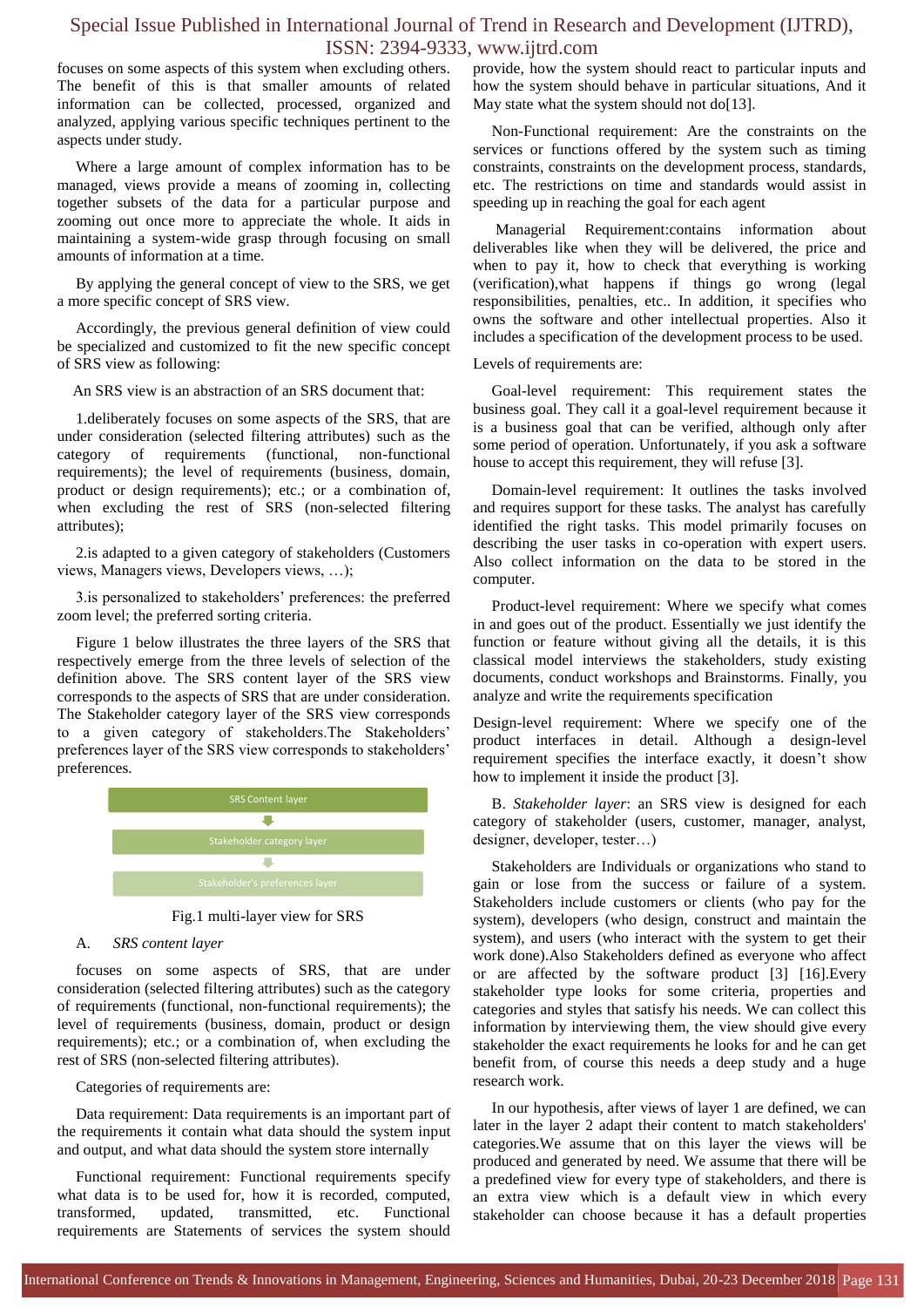#### suitable for everyone.

We will discuss some of the stakeholder's types and we will try to suggest some criteria for the requirements' view they need.

Customers: Customers are those who buy the product.If the customer is looking for requirements. the view should satisfy certain properties for the desired requirement because the customer will check that requirements meet his needs. Then we will apply the third level (adapted level). Most of the time the customer has little technical information, so the view, that we will show him, should concentrate on the user requirements and not on the system requirements. In addition, the requirements should be in a high abstract level with some diagrams (like context diagram) that are easy to understand by a normal customer.

End-users: Users are the people who interact with the system to get their work done.If the End-users are looking for requirements, the view should satisfy the certain properties for the requirements they want to look at because the End-users will read the requirements to check that they meet their real demands, for example they read the requirements in certain view then they work with specialists or developers for enrichment.The Users, most of the time, have little technical information so the view we will show them should concentrate on the user requirement not the system requirements, and the requirements should be in a high abstract level with some diagrams that easy to understand by normal Users like context diagram or Prototype. The view should contain information about the complete functional features of the systems and final look and design.

Analysts, architects, designers, developers and testers maintenance engineers: They are developers who design, construct, test and maintain the system, their technical knowledge is high so the view will be produced after third layer and show a high detailed system requirements with technical styles that could be understood by the experts only, and every one of the developers will get his own specific view with the criteria that meet his demand. For example, the requirement view for testers should help them to validate test for the system, requirements view for engineers will help them to understand the system and the relationships between its parts.

As we mentioned above after applying the second layer and choosing the stakeholder this will led to the third layer in which we apply the dimensions of that layer based on the stakeholder choices about the preferred style of requirements, the exact order and the zooming level of the requirements document as we will show next.

C. *Stakeholder's preferences layer*: the previous views are adapted according the stakeholders' preferences (zoom level, sorting criteria)

After 2nd layer we will apply a third layer of classification which gives Frequency of views for every stakeholder based on individual preferences according the two Parameters, the preferred zoom level; the preferred sorting criteria; etc.

Zoom level: which defines the level of details of the requirements. It might have three different values: abstract, normal, detailed

The preferred sorting orders: The stakeholder can choose to sort the requirement according requirement number, or requirement importance, or requirement name.

#### **IV. RESULTS AND DISCUSSIONS**

#### *Case study: Library system*

This case study has complete requirements about a Library system. It is a good case study that will be considered in the upcoming next parts of this report. It was used in Research Seminar called " Engineering of Software Requirements Specification" by Abeer AlSanad and Supervised by Dr. Azeddine Chikh [14] this research work main goal was to improve the model of SRS of IEEE 830 standard. In addition, it aims to represent Software Requirement Specification (SRS) of IEEE 830 standard as semi-structured data using XML , and we will use it to illustrate our conceptual level of our view mechanism, the first layer of our mechanism will be using the XML schema produced on the Research Seminar " Engineering of Software Requirements Specification", then we will continue to apply the next two layers and we will show the proposed view.

#### *Case study overview*

SCOPE: Library Management system of the University of Ballarat.

#### INTRODUCTION

The University of Ballarat has various campuses distributed across Australia. It intends to build an online Library Management System. This project is basically updating the manual library system into internet based application so that the users can know the information of their account, availability of books, etc. This system is being developed by Innovative Library Management Solutions team based on the requirements illustrated in [17].

The document in [17] gives the detailed description of both functional, non-functional requirements and some constraints developed after a number of consultations with the client.

Our hypothesis has three layers we will apply every layer on the case study after the engineering:

layer 1: SRS content layer

We suppose that some typical views are defined at this layer one view deals with one single aspect. Aspects could be different criteria such as types of requirements or requirement level (business, domain, product, design req), or combination of two criteria.We will consider the SRS from the project we mention before" Engineering of Software Requirements Specification" [14], to represent the requirement documentation that will be produced from this first layer with the combination of tow criteria we choose (Functional Requirements + Product level). The view generated from this first layer will contain all the functional requirements in the product level only.

layer2: Stakeholder layer

On this layer the view produced from the first layer will be adapted to sub views with the predefined template for every stakeholder or the default view.

We will suppose that the stakeholder is: a developer or a customer the sub view related to the customer will contain user requirements and the sub view related to the developer will contain system requirements.Then we apply the 3rd layer to get the finalized view.